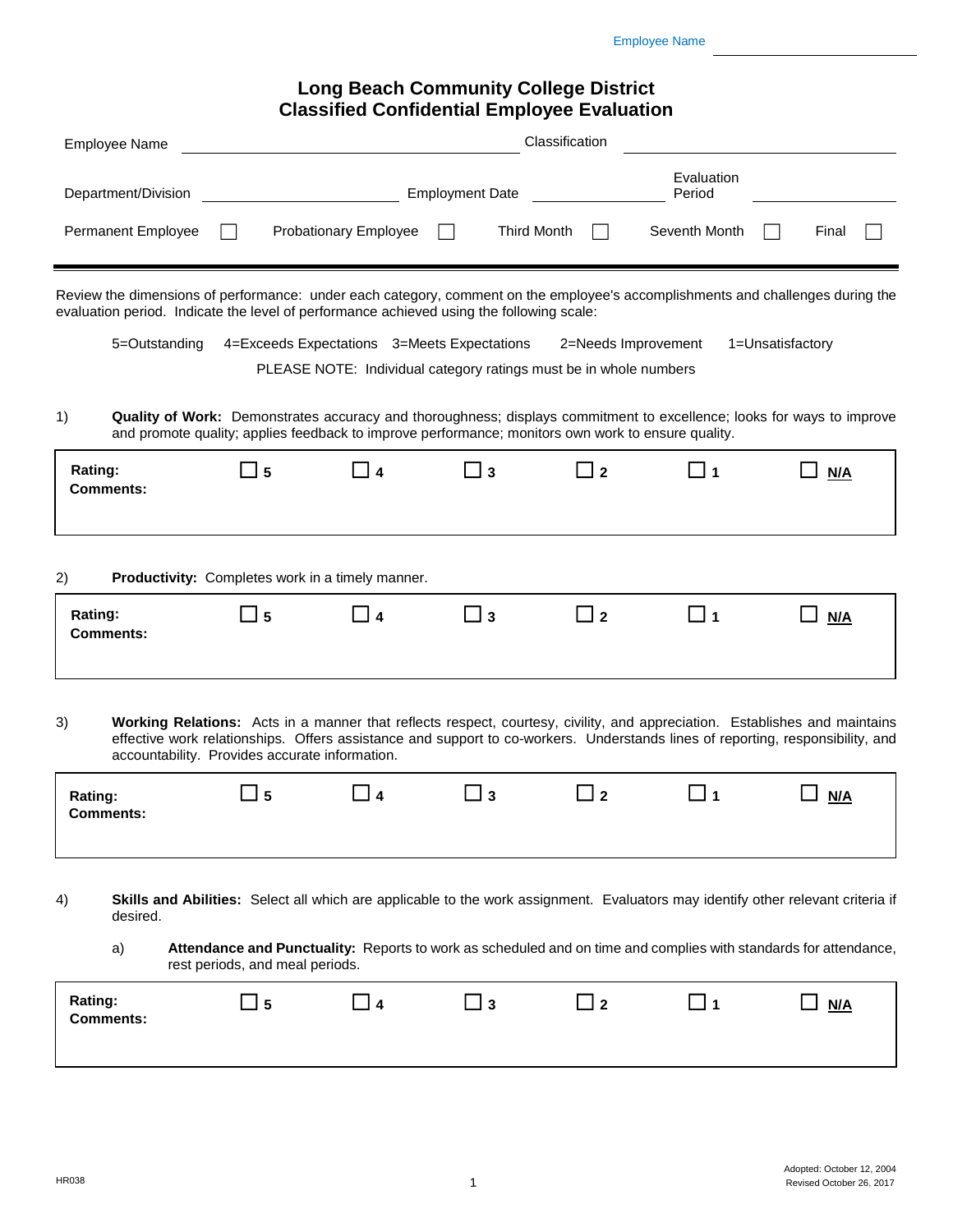| b)                          | Dependability and Reliability: Carries out the responsibilities of the position with minimal supervision and guidance.                                                     |                     |             |                            |             |            |
|-----------------------------|----------------------------------------------------------------------------------------------------------------------------------------------------------------------------|---------------------|-------------|----------------------------|-------------|------------|
| Rating:<br><b>Comments:</b> | $\Box$ 5                                                                                                                                                                   | □ 4                 | <b>∟</b> з  | $\sqcup$ 2                 | □ 1         | M/A        |
| c)                          | Communication: Writes clearly, edits work for spelling and grammar, presents numerical data effectively, expresses<br>thoughts clearly, verbally and in writing.           |                     |             |                            |             |            |
| Rating:<br><b>Comments:</b> | $\square$ 5                                                                                                                                                                | $\Box$ 4            | $\square$ 3 | $\Box$ 2                   | $\square$ 1 | - 1<br>N/A |
| d)                          | Team Work: Balances individual and unit responsibilities; works effectively as part of a group.                                                                            |                     |             |                            |             |            |
| Rating:<br><b>Comments:</b> | $\_15$                                                                                                                                                                     | $\Box$ 4            | ∐ з         | ⊿ 2                        | $\square$ 1 | M/A        |
| e)                          | Safety: Complies with District safety policies and practices. Operates equipment and/or vehicles in a safe manner.<br>Reports unsafe conditions.                           |                     |             |                            |             |            |
| Rating:<br><b>Comments:</b> | $\square$ 5                                                                                                                                                                | $\Box$ 4            | $\Box$ 3    | $\Box$ 2                   | $\square$ 1 | M/A        |
| f)                          | Trade and Industrial: Knowledge of industry standards and practices; maintenance, operation, and storing of tools<br>supplies and equipment; proper handling of chemicals. |                     |             |                            |             |            |
| Rating:<br><b>Comments:</b> | ⊿ 5                                                                                                                                                                        | $\overline{\bf{4}}$ | 3           | $\overline{\phantom{a}}$ 2 | □ 1         | N/A        |
| g)                          | Analytical and Data Analysis: Recognizes what information is critical; plans and conducts research and analyzes in<br>clear and concise manner.                            |                     |             |                            |             |            |
| Rating:<br><b>Comments:</b> | $\sqcup$ 5                                                                                                                                                                 | $\Box$ 4            | $\Box$ 3    | $\Box$ 2                   | $\Box$ 1    | M/A        |
| h)                          | Information Technology: Demonstrates ability to use current technology in performing job duties.                                                                           |                     |             |                            |             |            |
| Rating:<br><b>Comments:</b> | 5 ل                                                                                                                                                                        | 1 <i>4</i>          | _  3        | $\overline{\phantom{a}}$ 2 | □ 1         | N/A        |
|                             |                                                                                                                                                                            |                     |             |                            |             |            |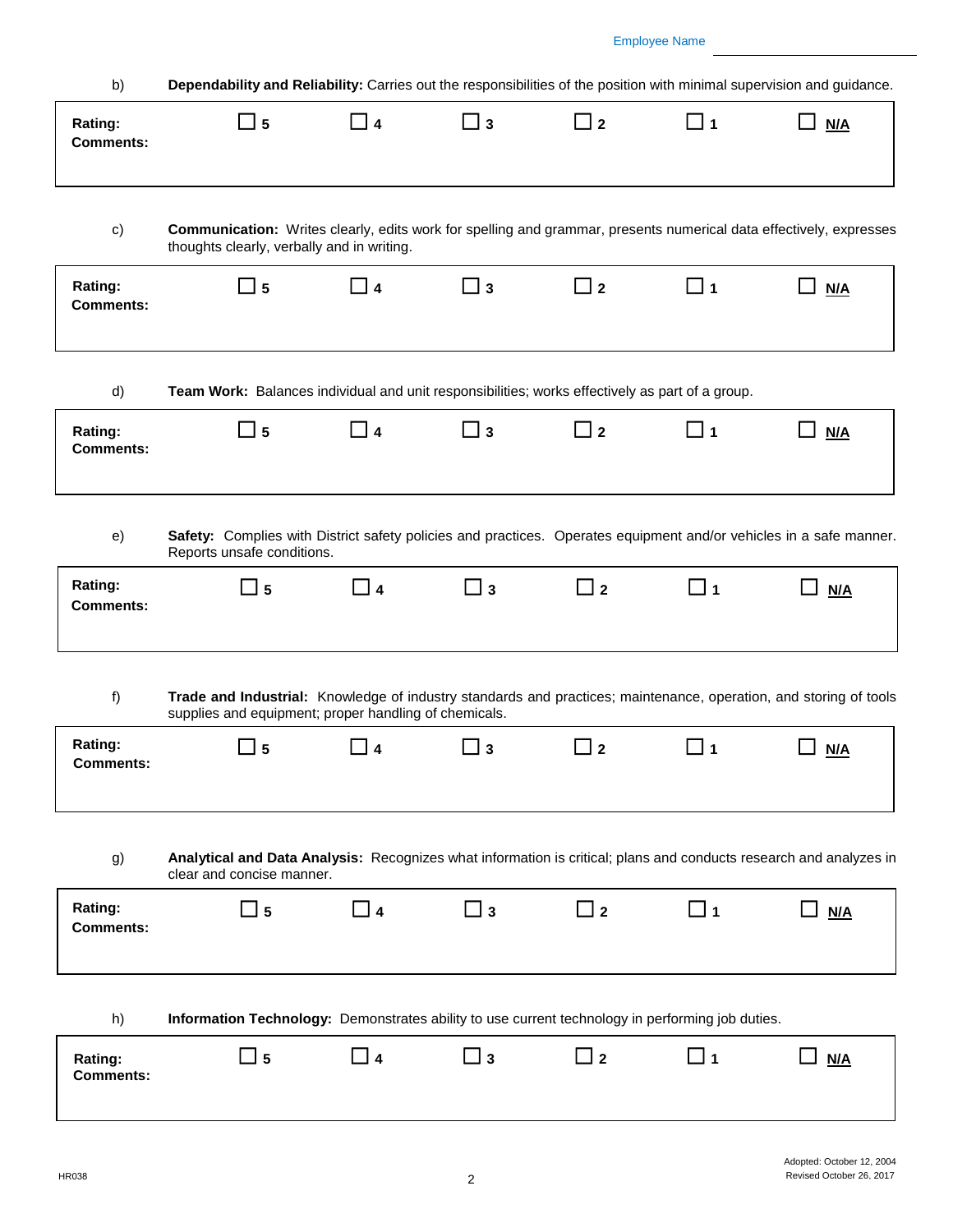## Employee Name

i) **Leading Others:** Prioritizes and plans work activities of others to meet unit, department and college priorities and timelines; motivates others toward common goals, integrates changes, demonstrates ability to coach, mentor, train and develop others.

|                                                                                                                      | develop others.                             |           |                           |     |     |                                                |
|----------------------------------------------------------------------------------------------------------------------|---------------------------------------------|-----------|---------------------------|-----|-----|------------------------------------------------|
| Rating:<br><b>Comments:</b>                                                                                          | 5 ك                                         | <b>14</b> | $\sqcup$ 3                | □ 2 | ן [ | N/A                                            |
| <b>Overall Work Performance</b>                                                                                      | Please check the employee's overall rating: |           |                           |     |     |                                                |
| Outstanding                                                                                                          | $\Box$ Exceeds Expectations                 |           | <b>Meets Expectations</b> |     |     | $\Box$ Needs Improvement $\Box$ Unsatisfactory |
| If appropriate, for permanent employee only:<br>Re-evaluation within 60 to 90 working days of evaluation conference: |                                             |           |                           |     |     |                                                |
| Initiated by supervisor<br>Initiated by employee                                                                     |                                             |           |                           |     |     |                                                |
|                                                                                                                      | For probationary employee only, recommend:  |           |                           |     |     |                                                |
| <b>Grant Permanent Status</b>                                                                                        |                                             |           |                           |     |     |                                                |
| Continue Probationary Period (second month evaluation only)                                                          |                                             |           |                           |     |     |                                                |
| <b>Discontinue Employment</b>                                                                                        |                                             |           |                           |     |     |                                                |
|                                                                                                                      |                                             |           |                           |     |     |                                                |

**Evaluator's Comments:** (Ratings of "Needs Improvement" or "Unsatisfactory" must be supported by a statement of the facts and suggestions for improvement. Comments may also include special commendations.)